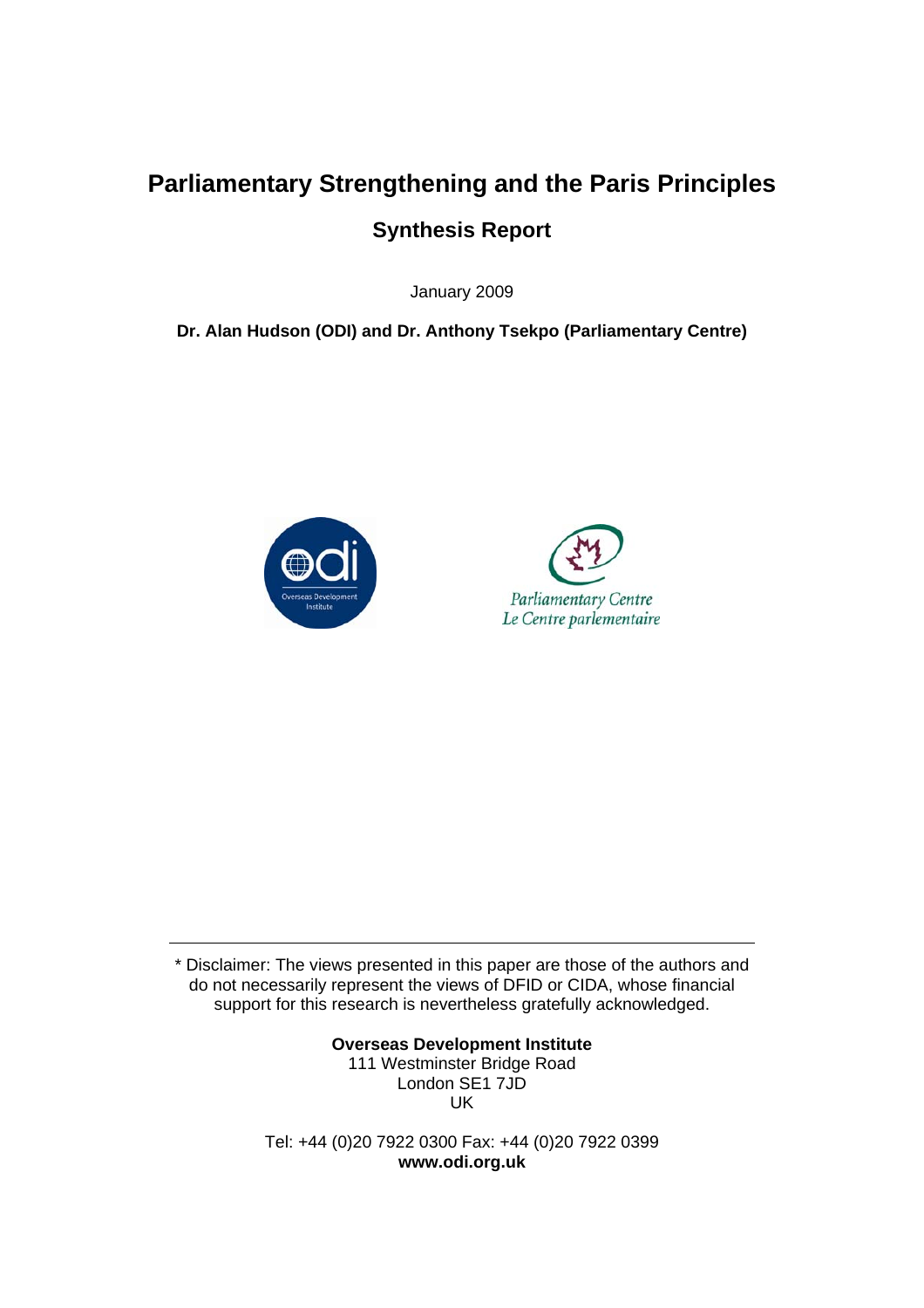## **Contents**

| Parliamentary strengthening: A view from the vantage point of the Paris Principles 5 |  |
|--------------------------------------------------------------------------------------|--|
|                                                                                      |  |
|                                                                                      |  |
|                                                                                      |  |
|                                                                                      |  |
|                                                                                      |  |

#### **Acknowledgements**

We would like to thank all of the people who have shared with us their insights and expertise about the workings of the parliaments and national assemblies of Cambodia, Ghana, Tanzania and Uganda and about the range of parliamentary strengthening activities that have taken place in these countries.

In particular, we would like to thank those Honourable Members of Parliament and of Cambodia's National Assembly who took the time to meet with us, along with members of the various parliamentary services and secretariats, staff members from a number of Development Partners and from some of the key civil society organisations that are engaged in parliamentary strengthening work. Our hope is that this report will prove useful to these people and others as they continue their efforts to enhance the effectiveness of their countries' legislatures.

In addition, we gratefully acknowledge the financial support provided by the UK's Department for International Development (DFID) and the Canadian International Development Agency (CIDA).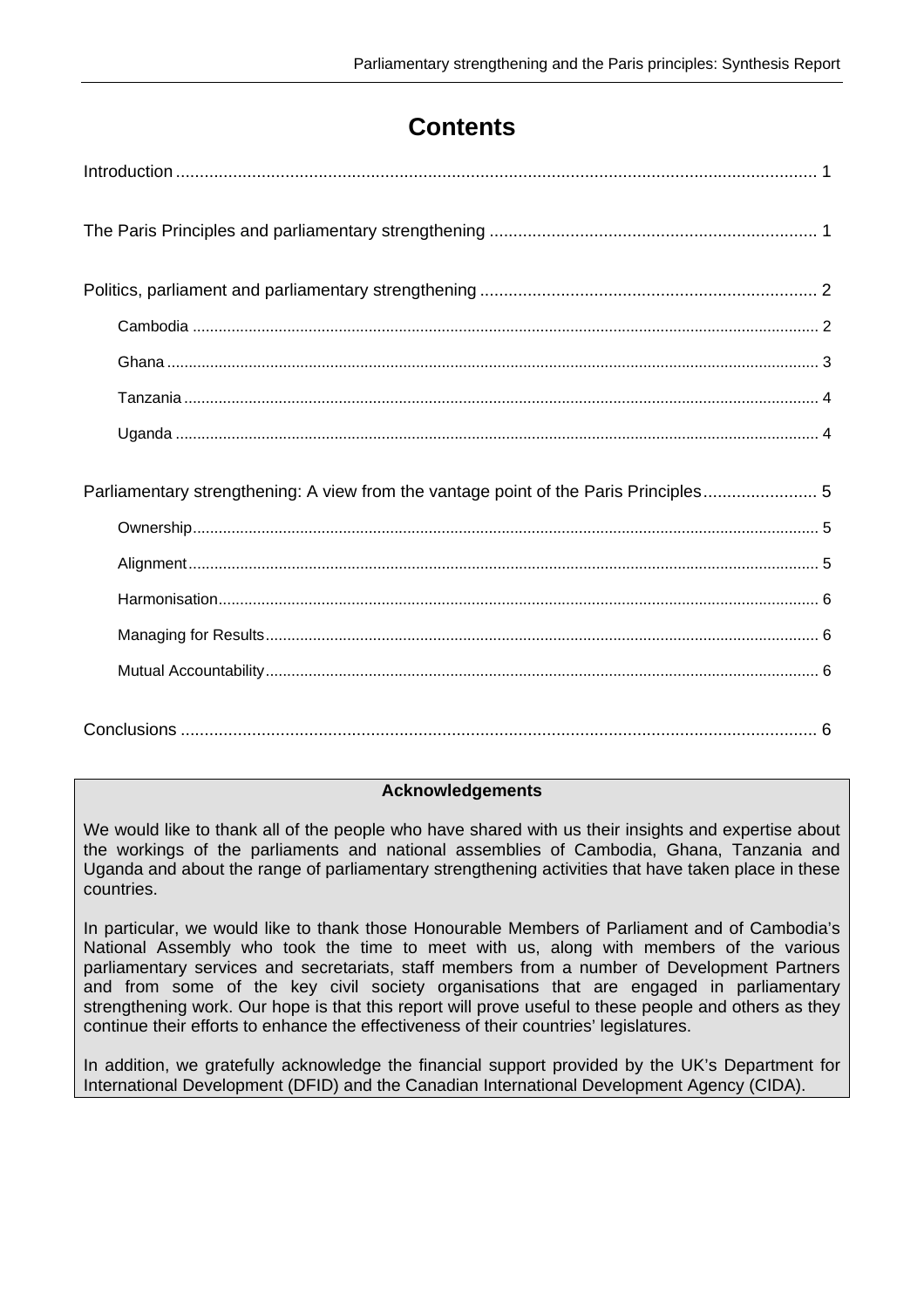## **Parliamentary Strengthening and the Paris Principles: Synthesis Report**

#### <span id="page-2-0"></span>**Introduction**

- 1. In theory, parliaments are one of the key institutions of democracy, playing an important role in terms of legislation, oversight and representation. Regrettably, in many developing countries – as well as in many developed countries – parliaments are weak and ineffective.
- 2. Parliamentary strengthening, supported by a range of bilateral and multilateral donors, aims to enhance the effectiveness of parliaments through institutional development, through building the capacity of parliamentary staff, MPs and committees, and through putting in place the nuts and bolts of infrastructure and equipment. It is local politics rather than the actions of Development Partners that play the major role in shaping the effectiveness of a country's Parliament, but Development Partners can make a difference and have a responsibility to ensure that their engagement is as effective as possible and takes account of the local political terrain. However, there is little systematic research or analysis about the effectiveness of parliaments or about the effectiveness of parliamentary strengthening. This makes it difficult for those considering whether and how to spend resources on parliamentary strengthening to make well-informed decisions.
- 3. This report synthesizes the findings from a research project on "Parliamentary strengthening and the Paris Principles". The aim of the research project has been to generate better evidence about parliamentary strengthening, in order to inform decisions about whether and how Development Partners can best support parliaments in developing countries. The project – a collaboration between ODI and the Parliamentary Centre, with funding provided by DFID and CIDA - has involved four country case studies; Cambodia, Ghana, Tanzania and Uganda.<sup>[1](#page-2-1)</sup> The vantage point taken for our analysis is that of the Paris Principles on Aid Effectiveness.

### **The Paris Principles and parliamentary strengthening**

- 4. The Paris Declaration on Aid Effectiveness is an international agreement between donors and recipients of aid to make aid more effective. At its core are five inter-locking principles, adherence to which is expected to make aid more effective. First is the principle of ownership; that aid is used most effectively when developing countries – governments, in consultation with parliament and civil society – take charge of their own development plans and use aid in a coordinated manner to implement those plans. Second is the principle of alignment; that aid should be provided and spent in a manner that supports a country's development plans. Third is the principle of harmonisation; that donors should coordinate their support to particular developing countries to reduce duplication and transaction costs. Fourth is managing for results; that aid management and planning should be driven by a focus on results. And fifth, is mutual accountability; that donors and recipients of aid should be accountable to each other, in a transparent manner, for aid effectiveness.
- 5. Support provided by donors for parliamentary strengthening is a minor component of aid but nevertheless the Paris Principles provide a potentially useful vantage point from which to map the landscape of parliamentary strengthening and could  $-$  if they were applied in this sphere  $$ enhance the effectiveness of parliaments and parliamentary strengthening. The intention has not been to assess whether the Paris Declaration has influenced parliamentary strengthening activities; it would be too soon to make such an assessment. Rather, the intention has been to use the Paris Principles as a vantage point from which to examine the landscape of

<span id="page-2-1"></span> 1 Further information about the project, including the four country case study reports, is available at [www.odi.org.uk/parliaments](http://www.odi.org.uk/parliaments)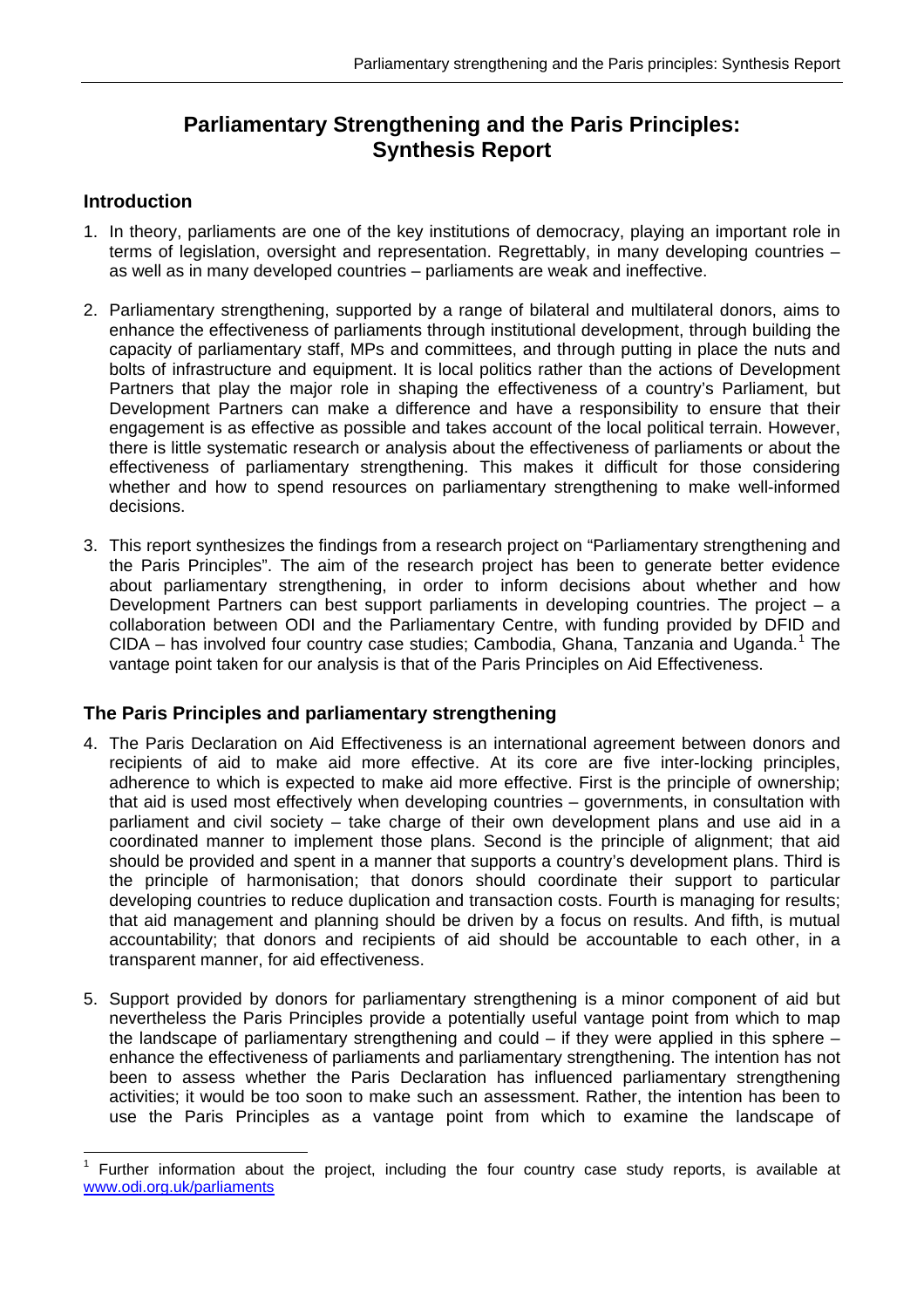<span id="page-3-0"></span>parliamentary strengthening. The relevance of the Paris Principles to parliamentary strengthening is as follows:

- *Ownership:* Parliamentary strengthening would be consistent with this principle were a parliament to exercise effective leadership over efforts to improve its capacity and performance, for instance through having a clear strategy for parliamentary development that is respected by Development Partners, along with a programme to put it into action. Ownership in parliamentary strengthening implies that it is demand-led and responsive to the needs of the parliament.
- *Alignment:* Parliamentary strengthening would be consistent with this principle if Development Partners' support to parliaments were based on the parliament's own development strategy, if such support made use of parliament's own systems for managing resources and if support was provided in a predictable and timely manner that fits well with parliamentary and political timetables.
- *Harmonisation:* Parliamentary strengthening would be consistent with this principle if Development Partners coordinated their support to parliaments, using common arrangements and procedures, with each Development Partner focussing on its areas of expertise rather than duplicating their efforts. At the very least, harmonisation in parliamentary strengthening implies that Development Partners begin with a clear map of the landscape of parliamentary strengthening before thinking about how they can best add value.
- *Managing for Results:* Parliamentary strengthening would be consistent with this principle if the work of Development Partners and parliaments were driven by a focus on increasing parliamentary effectiveness. This would imply putting in place and making use of frameworks for monitoring and evaluating progress on parliamentary strengthening and making decisions about future activities on the basis of such monitoring and evaluation.
- *Mutual Accountability:* Parliamentary strengthening would be consistent with this principle if Development Partners and parliaments conducted joint assessments of progress on parliamentary strengthening, with parliaments sharing information with their other stakeholders and Development Partners making available information about their parliamentary strengthening activities.

#### **Politics, parliament and parliamentary strengthening**

6. Parliaments do not operate in a vacuum; their functioning and effectiveness is shaped very much by the country context and in particular the political context of which they are a part. This section outlines briefly – for each of the case study countries in turn – the context within which the parliament or national assembly operates as well as providing information about the parliamentary strengthening activities that have been conducted; further detail is available in the country case study reports. It also provides comments about the effectiveness of the countries' legislatures although the reader should bear in mind that Parliaments and Development Partners have, with few exceptions, made little progress in terms of establishing frameworks or collecting data to assess performance.

#### *Cambodia*

7. Cambodia is a post-conflict country. Its political institutions are still recovering from the devastation caused by many years of conflict. The first elections under the multi-party system took place in 1993, with a new Constitution also agreed in that year. The Cambodian People's Party (CPP) has established itself as the dominant force, in Parliament and across the political landscape, with the elections of 2008 confirming its dominance.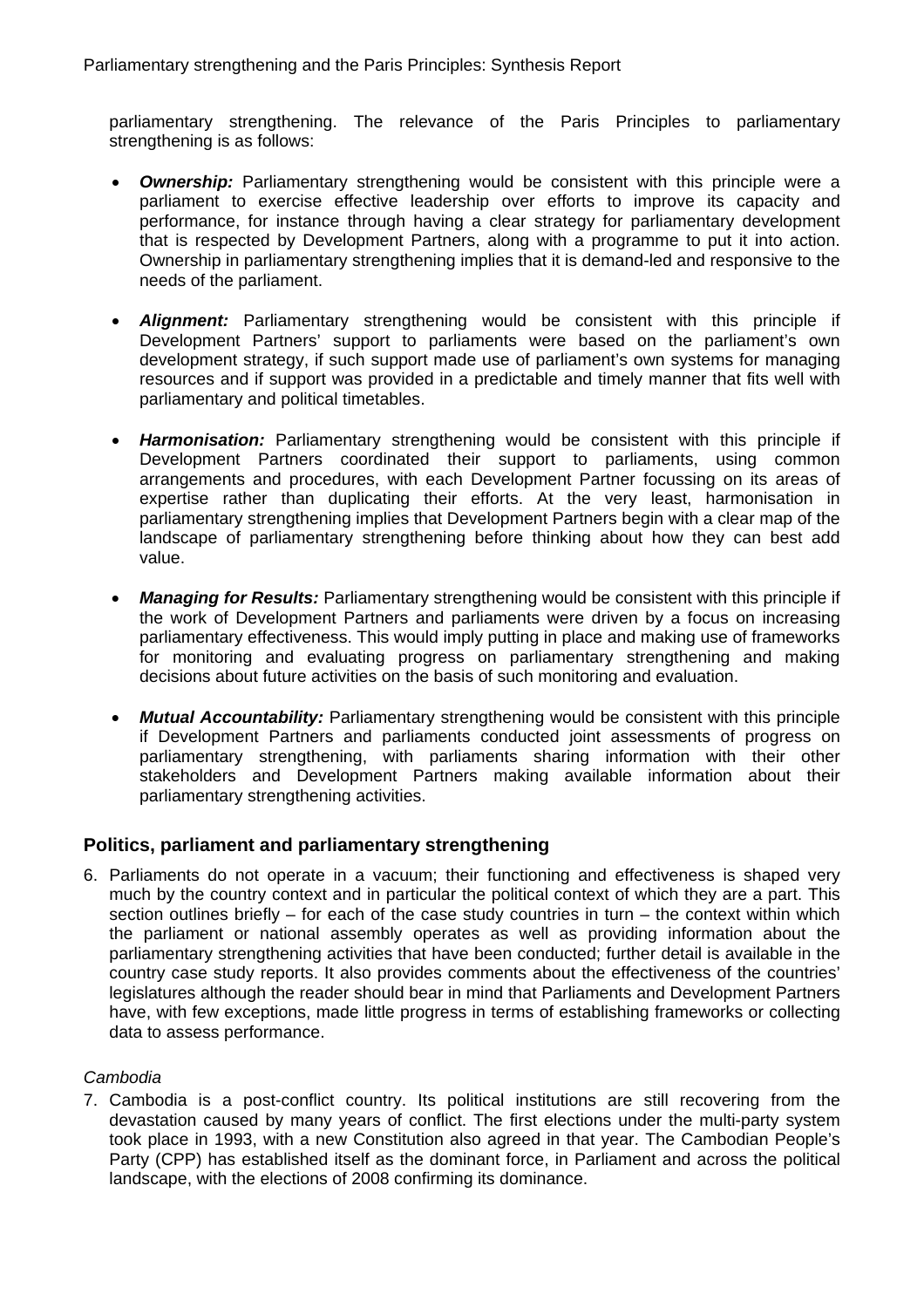- <span id="page-4-0"></span>8. The available evidence indicates that Parliament – dominated by the Executive and the CPP – is largely ineffective. Many if not most of its Members lack the skills, knowledge or incentives needed to play an independent role in relation to the Executive and the Parliamentary staff is poorly organised and overly-politicised. Recent years have seen some improvement, with, for instance, Commissions playing a more active role in scrutiny, an improvement in the quality of plenary debates and some positive changes in terms of Parliament's organisational capacities. Nevertheless, Parliament remains weak and lacks the institutional resources, such as an independent Budget Office, that it needs if it is to be an effective counterpart to the Executive.
- 9. The landscape of parliamentary strengthening in Cambodia is thinly populated, perhaps as a result of some Development Partners taking the view that the structural and political constraints faced by the Cambodian Parliament are insurmountable. As a result, two Development Partners – CIDA and UNDP – have dominated the landscape with others including Germany's GTZ, the World Bank Institute and the Konrad Adenauer Stiftung playing smaller roles. In 2002, both UNDP and CIDA began major programmes of support to parliamentary strengthening. UNDP's ended in 2005 and has now entered a new phase; it is to be hoped that UNDP's new project, the Legislative Assistance Project (LEAP) benefits from the lessons learned in its earlier programme of work. CIDA's project – the Cambodia-Canada Legislative Support Project – was due to be concluded in 2007, but, having achieved impressive results, has been extended to 2009.

#### *Ghana*

- 10. Having endured years of military and quasi-military rule after gaining independence in 1957, Ghana has – since the new Constitution of 1992 – seen a series of relatively free and fair elections, with power transferred peacefully from one regime to another in 2000 and in 2008. In the most recent elections, in December 2008, the National Democratic Congress (NDC) won the most parliamentary seats; 114 as against 107 for the New Patriotic Party (NPP). In a closely fought Presidential election which went to a second round of voting, the NDC's Professor Atta Mills was victorious securing 50.23% of the vote, with a turnout of 72.9%. Competition was lively and at times heated, but largely peaceful.
- 11. Ghana's Parliament operates in a challenging context. Moves to enhance Parliament's financial autonomy are in progress, but it has been dependent on the Executive for its institutional resources, its independence is compromised by the fact that the majority of Ministers are drawn from Parliament and appointed by the President, and its legislative and budget powers are limited by the Constitution. The available evidence indicates that the Parliament – working within the constraints set by executive dominance – has some impact in terms of legislation, is rather ineffective in terms of representation and is increasingly active in terms of oversight, with, for instance, parliamentary inputs into the budget process and into policy processes on poverty reduction gradually increasing. Despite increased levels of funding, on the whole, the Parliament of Ghana remains weak. However, in comparison with other developing countries and with its own performance prior to the last two Parliaments, there are encouraging signs of progress.
- 12. A large number of Development Partners have been involved in parliamentary strengthening since the early 1990s, including the African Development Bank, CIDA, DANIDA, DFID, the Friedrich Ebert Stiftung, GTZ, UNDP, USAID and the World Bank Institute. Support has been provided in a wide variety of ways: through the provision of basic office equipment and infrastructure; by training MPs and parliamentary staff; by strengthening the Parliamentary Service and helping to produce strategic plans for parliamentary development; by supporting the work of particular parliamentary committees; through supporting programmes of parliamentary outreach and civic engagement; and, most recently, and not before time, by supporting efforts to develop frameworks to monitor and assess parliamentary performance.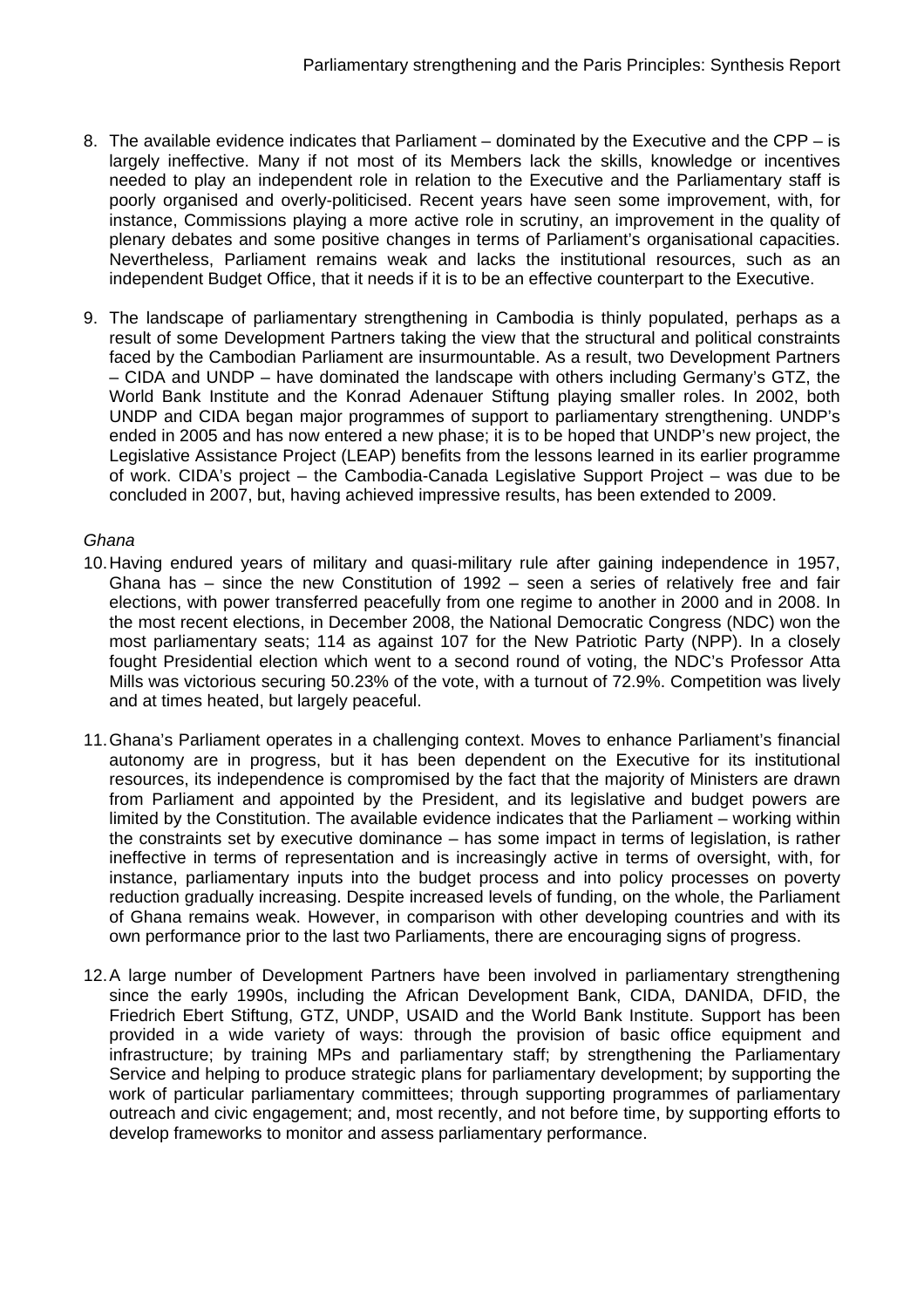#### <span id="page-5-0"></span>*Tanzania*

- 13. Tanzania had been, in effect, a one-party state from independence in 1961 until the first multiparty elections took place in 1995, following the constitutional amendment of 1992. Chama cha Mapinduzi (CCM), the former sole party, increased its share of the vote in elections in 2000 and 2005, with the opposition fragmented. Dominated by the CCM and an Executive that retains the right to dissolve Parliament, and with limited institutional capacity, Parliament has been ineffective. Politics is key at a micro-level too, with individual MPs having to balance their party's demands for them to support the Government, their responsibility to play an effective role in terms of legislation and oversight, and their desire to be re-elected by constituents who expect them to deliver development.
- 14. Recent years have however seen the emergence of a new dynamic with MPs increasingly keen to hold the Government to account, particularly in relation to corruption. The Prime Minister and two Ministers resigned in February 2008 following the publication by a parliamentary committee of a hard-hitting report. MPs were emboldened in their efforts by their constituents' demands – informed by increased media coverage of parliamentary issues – that corruption should not be tolerated. The strengthening of parliamentary committees, changes to parliamentary rules and procedures, and improved collaboration between civil society organisations and Parliament, have also been important steps towards more effective oversight.
- 15. A large number of Development Partners have provided support to Tanzania's Parliament since the transition to multi-party politics in the early 1990s. UNDP has provided support for many years, initially by meeting Parliament's basic needs for physical infrastructure. Since 2007, UNDP has been the lead coordinating donor for the multi-donor Deepening Democracy programme which includes within it a parliamentary component. Taking seriously the importance of ownership, the Deepening Democracy programme and its parliamentary component seek to apply some of the lessons that were learnt from an earlier USAID-led programme of technical assistance that was regarded with some suspicion by the Bunge and particularly its leadership. USAID continues to provide parliamentary support in Tanzania, but outside of what is now the primary mechanism for parliamentary support, the Deepening Democracy initiative.

#### *Uganda*

- 16. Ugandan politics has been dominated by President Museveni and the National Resistance Movement (NRM) since 1986. The elections of 2006 were the first to be held under the multiparty system for 25 years but the legacy of one or no-party rule and the continuing dominance of the NRM, the Executive and President Museveni – now able to run for the Presidency again in 2011 – continue to shape the functioning and performance of the Ugandan Parliament. It will take some time for the relationship between the new political system and the Parliament to settle and for the 54% of MPs who are first-time MPs to find their feet.
- 17. The Parliament of Uganda is relatively well-equipped in terms of institutional capacity, a result in part of sustained support from USAID, DFID, UNDP and others. Somewhat paradoxically, a number of key parliamentary institutions were put in place under the Movement system of noparty politics. Despite having relatively well developed institutions, Parliament is considered by many to be less effective now (in the eighth Parliament) than it was under the Movement system of no-party politics (particularly during the sixth Parliament). Nevertheless – despite some recent backward steps such as the replacement of Committee Chairs with Government loyalists in July 2008 and the marginalisation of Parliament in the National Social Security Fund scandal – oversight does seem to have improved in some regards, with the accountability committees asking searching questions of Ministries and Departments and with Parliament engaging more effectively with the budget process.
- 18. A number of Development Partners have engaged in parliamentary strengthening in Uganda since 1996, with USAID, UNDP and DFID playing particularly important roles. In the years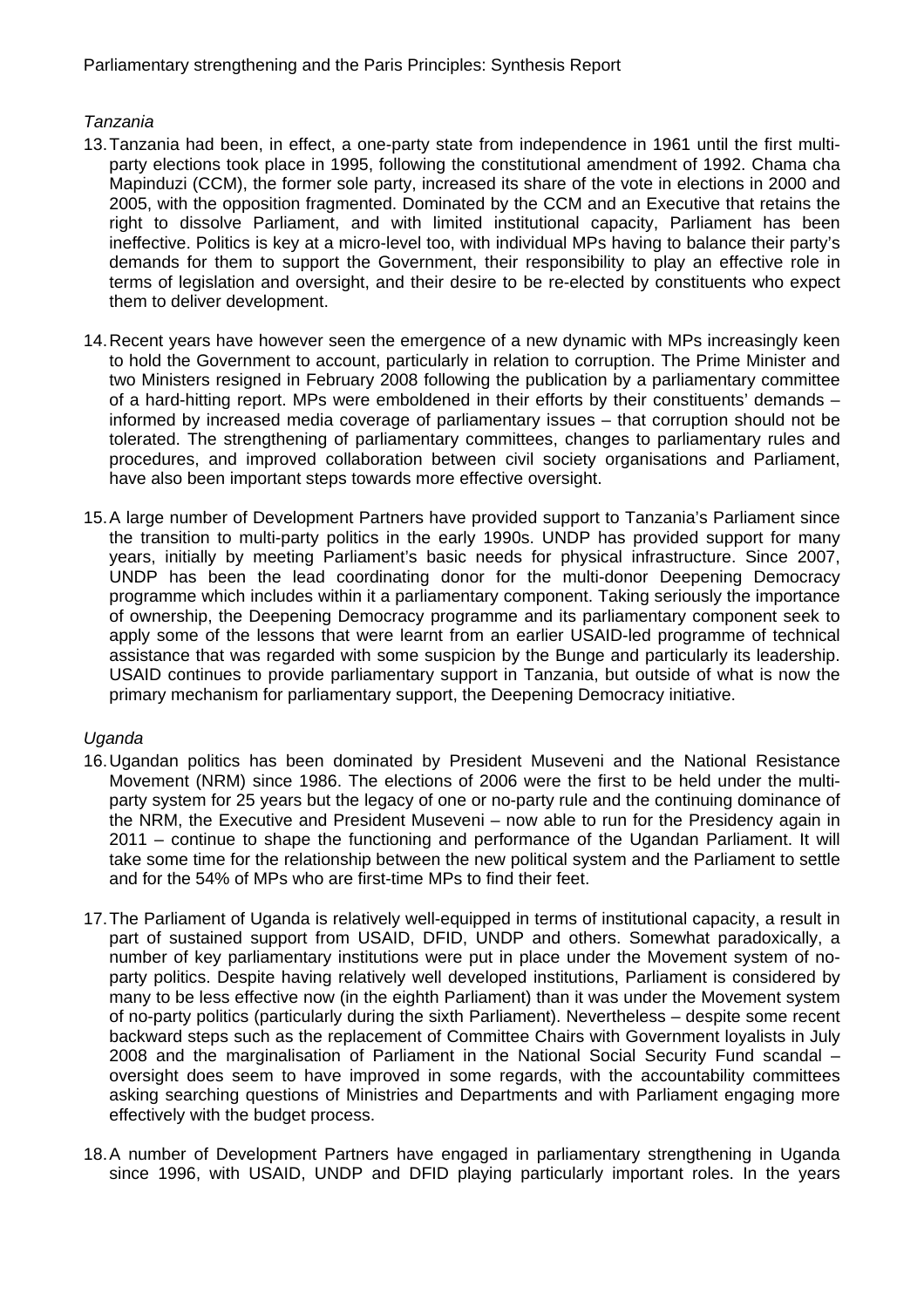<span id="page-6-0"></span>immediately following the elections of 1996, the focus was on the provision of equipment and training for MPs and parliamentary staff. From around 1998 considerable efforts were made to put in place some key parliamentary institutions including the Parliamentary Commission, the Parliamentary Service and the Parliamentary Budget Office and then – setting out Parliament's vision and seeking to ensure that Development Partners aligned their support with it  $-$  the Parliamentary Strategic Investment and Development Plan and the Parliamentary Development and Coordination Office. Development Partners pushed hard for these institutions to be established, but with their necessity was recognised by the Parliament itself, they encountered little opposition. More recently, Development Partners have shifted their attention from the supply-side of parliamentary strengthening to the demand-side, working more on parliamentary outreach and civic engagement, and – most recently – situating parliamentary strengthening within a wider programme of work on Deepening Democracy.

19. In Uganda as in many developing countries, voters, many of them living in poverty, expect their MPs to deliver development to their constituencies rather than demanding that they play an effective role in terms of legislation and oversight. This issue – a complicated one for MPs and parliaments in emerging democracies – must be addressed if parliamentary strengthening is to be effective. Understanding the functioning of political parties is crucial too, particularly in a country such as Uganda where multi-party politics is new. Development Partners are rightly hesitant about interfering explicitly in domestic politics, but if they are to support the emergence of parliamentary democracy as a competition between ideas and agendas rather than a contest between individuals, then they urgently need to engage more effectively with political parties.

#### **Parliamentary strengthening: A view from the vantage point of the Paris Principles**

#### *Ownership*

20. A vision and plan for Parliament's development provides the foundation for effective parliamentary strengthening. If such a plan is to be implemented, it needs to be owned by Parliament. In Tanzania, Parliament's Strategic Development Plan has not been finalised because of the political complexities of relationships between Development Partners and Parliament and because the Parliamentary Service is weak. In Cambodia, a Strategic Framework and Action Plan was finalised in 2007, but – with Development Partners having driven its production, in the face of severe local capacity constraints – it remains to be seen whether it will be implemented effectively. This issue and the challenges it raises for establishing ownership of plans for parliamentary development would be more pronounced still in fragile and conflict-affected states. In Ghana, an Enhanced Strategic Plan is in place although there are question marks about whether Parliament is exercising the leadership needed to implement the plan. The setting up of a parliamentary unit with responsibility for liaising with Development Partners, along the lines of Uganda's Parliamentary Development and Coordination Office, should enhance the effectiveness of parliamentary strengthening in Ghana. Finally, in Uganda, the PSIDP – alongside other key institutions – asserts a strong sense of ownership by Parliament of its own development plans. Development Partners have played a crucial role in supporting the production of these various plans, having to find the right balance between pushing for a plan to be established, and ensuring that the plan is Parliament's own.

#### *Alignment*

21. To be effective, parliamentary strengthening support needs to be aligned to a parliament's own plans for its development. The absence of a strategic plan In Tanzania and Cambodia has meant that parliamentary strengthening in those countries has been somewhat ad hoc, as Development Partners have had no clear statement of what they should be aligning with. As experience in Tanzania and Cambodia demonstrates, Development Partners should bear in mind that when Governments are at best lukewarm about seeing a stronger Parliament, aligning support with the Government's plans, as the Paris Declaration on aid effectiveness calls for,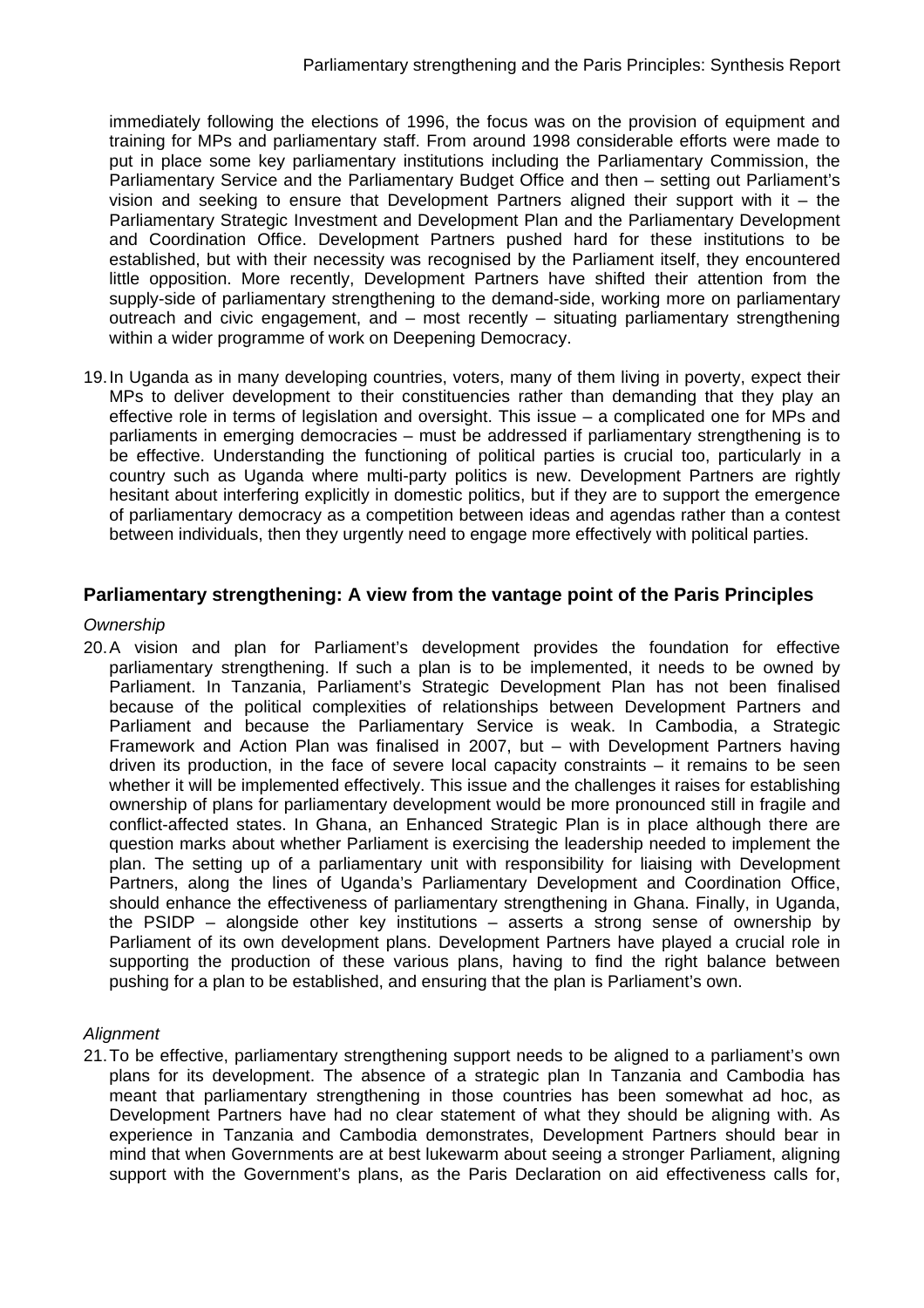<span id="page-7-0"></span>does not necessarily translate into providing support for Parliament. In Ghana and most especially in Uganda, having a clear Strategic Plan has provided a focus and framework for Development Partners' support for parliamentary strengthening. In Uganda, the establishment of a Parliamentary Development and Coordination Office as a clear interface for Parliament and its Development Partners has proved a valuable and increasingly effective addition to the landscape of parliamentary strengthening and a model that could be adopted elsewhere.

#### *Harmonisation*

22. Development Partners, at times pushed by Parliaments, clearly acknowledge the value and importance of harmonising their support for parliamentary strengthening. Without harmonisation, coordination and good communication, the landscape of parliamentary strengthening is all too often characterised by duplication, gaps in provision and high transactions costs that are borne by poorly-resourced parliaments. Much remains to be done on harmonisation. In Cambodia, with a small number of players, harmonisation should be easy, but working out which Development Partner should lead remains a challenge. In Ghana, the decision that CIDA should lead is a welcome step towards increasing harmonisation. In Tanzania and Uganda, ambitious wideranging programmes on Deepening Democracy promise much progress on harmonisation, although in each case some key donors including USAID and the EU are not part of the new initiatives.

#### *Managing for Results*

23. Little has been achieved in terms of putting in place effective systems for monitoring, evaluation and learning. This reflects the lack of attention and resources that donors and Parliaments have – until very recently – put into devising frameworks for assessing the effectiveness of Parliaments and of parliamentary strengthening. This means that decisions about parliamentary strengthening are, to too great an extent, based on guess-work and hunches. A small number of Development Partners including USAID and Sida and to some extent UNDP, CIDA and DFID have conducted good evaluations of parliamentary strengthening support but there are many instances when evaluations have not been conducted and basic documentation and recordkeeping is poor. If the flow of resources to parliamentary strengthening is to be sustained, then the parliamentary strengthening community needs to up its game in terms of monitoring, evaluation, learning and accountability. Joint evaluations of parliamentary strengthening, such as that which CIDA is expected to undertake in Ghana, should be supported and encouraged.

#### *Mutual Accountability*

24. Reliable data and useful analytical frameworks for assessing the effectiveness of Parliaments and parliamentary strengthening are a pre-requisite for mutual accountability for parliamentary strengthening. It follows therefore that little has been achieved in terms of mutual accountability. There are some grounds for very cautious optimism however. In Cambodia, the Strategic Plan institutes regular discussions under a Joint Framework for Action. In Ghana, the Enhanced Strategic Plan could provide a framework for mutual accountability. In Tanzania, the Deepening Democracy programme establishes an Annual Stakeholder Review Meeting. And in Uganda, the Parliamentary Strategic Investment and Development Plan calls for an annual assessment. Putting mutual accountability into practice will require Parliaments and Development Partners to work together, recognising that accountability is about learning and improving performance rather than being solely about checking up on each other.

#### **Conclusions**

25. The Paris Principles provide a useful vantage point from which to map the complex landscapes of parliamentary strengthening. If parliamentary strengthening were conducted in a manner that were more in line with those principles, the evidence suggests that it would be more effective. In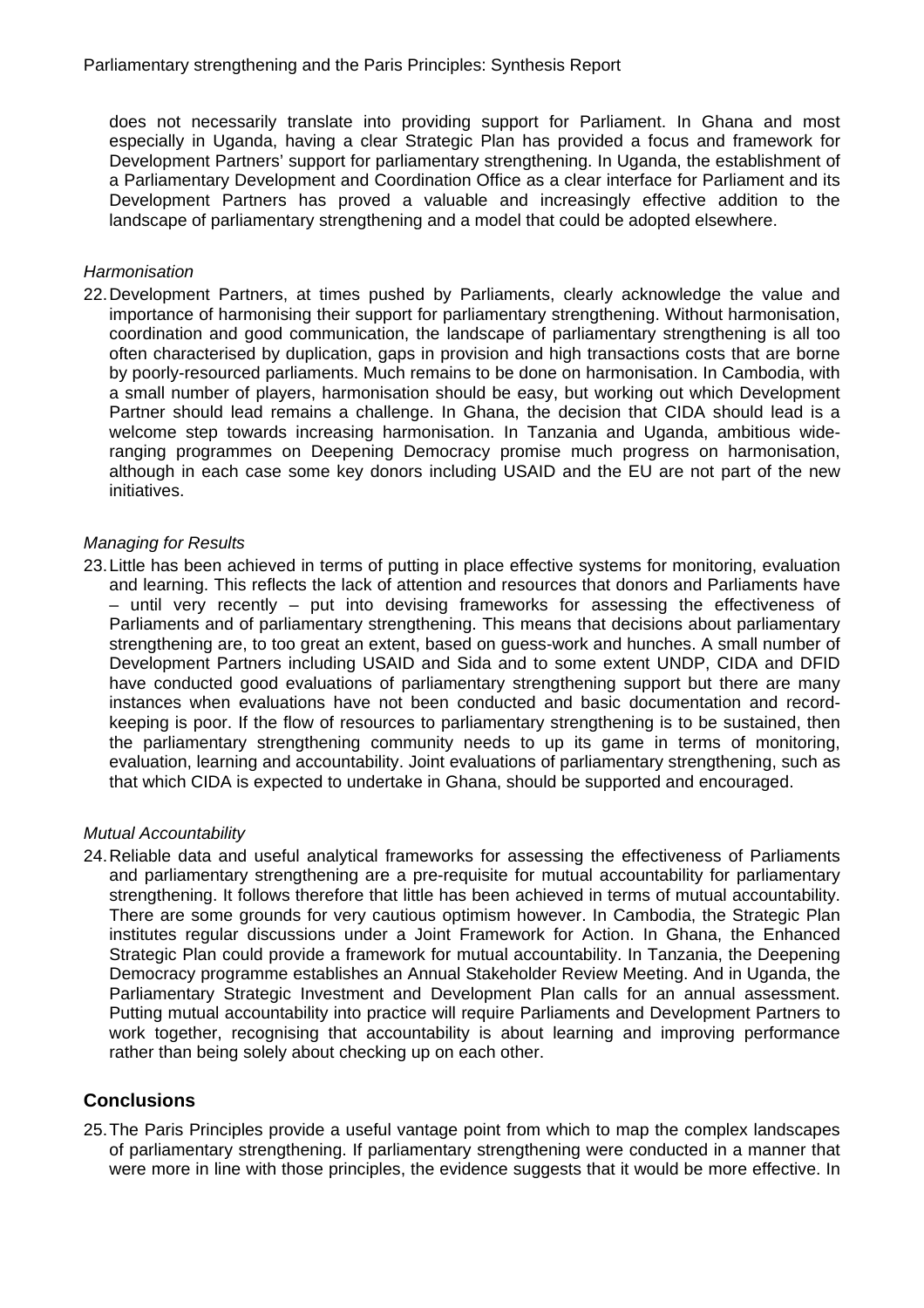their efforts to support the emergence of more effective Parliaments, Development Partners should pay heed to the Paris Principles, seeking to build stronger partnerships with Parliaments in developing countries. They should also bear in mind that it will require many years of sustained engagement to make a difference to the effectiveness of Parliaments in developing countries.

- 26. Our mapping has demonstrated the importance of ownership, with the experience of Ghana and Uganda – countries where parliamentary development plans have been put in place – contrasting with that of Cambodia and Tanzania. It has also demonstrated the value of alignment, with Uganda's Parliamentary Development and Coordination Office providing a useful model that might be replicated elsewhere. On harmonisation, our case studies demonstrate that Development Partners have much room for progress, although the establishment of Deepening Democracy programmes in Tanzania and Uganda is a move in the right direction. On managing for results and mutual accountability, very little progress has been made; it is essential that Development Partners and parliaments work together to establish frameworks for assessing the performance of parliaments and the effectiveness of parliamentary strengthening. In the absence of such frameworks and data about effectiveness, parliamentary strengthening will remain guided, at best, by intuition rather than by evidence.
- 27. The Paris Principles are a useful framework for moving towards more effective partnerships for parliamentary strengthening, but progress – as is the case for aid effectiveness more widely – depends very much on politics. It is local politics rather than Development Partner interventions that play the key role in shaping parliamentary performance. Nevertheless Development Partners have a responsibility to ensure that their engagement is as effective as possible. While donors may be reluctant to engage in parliamentary strengthening in an explicitly political manner, there is no doubt that parliamentary strengthening requires a good understanding of the political terrain. Subsequent research could usefully focus on the politics of parliamentary strengthening, exploring the incentives and accountabilities that shape the behaviour of Parliaments and MPs as part of the wider political system. This should include attention to informal as well as formal politics, and – so that Development Partners' increasing interest in engaging with political parties is based on sound evidence – investigating the ways in which political parties shape the behaviour of MPs, Parliaments and democracy.